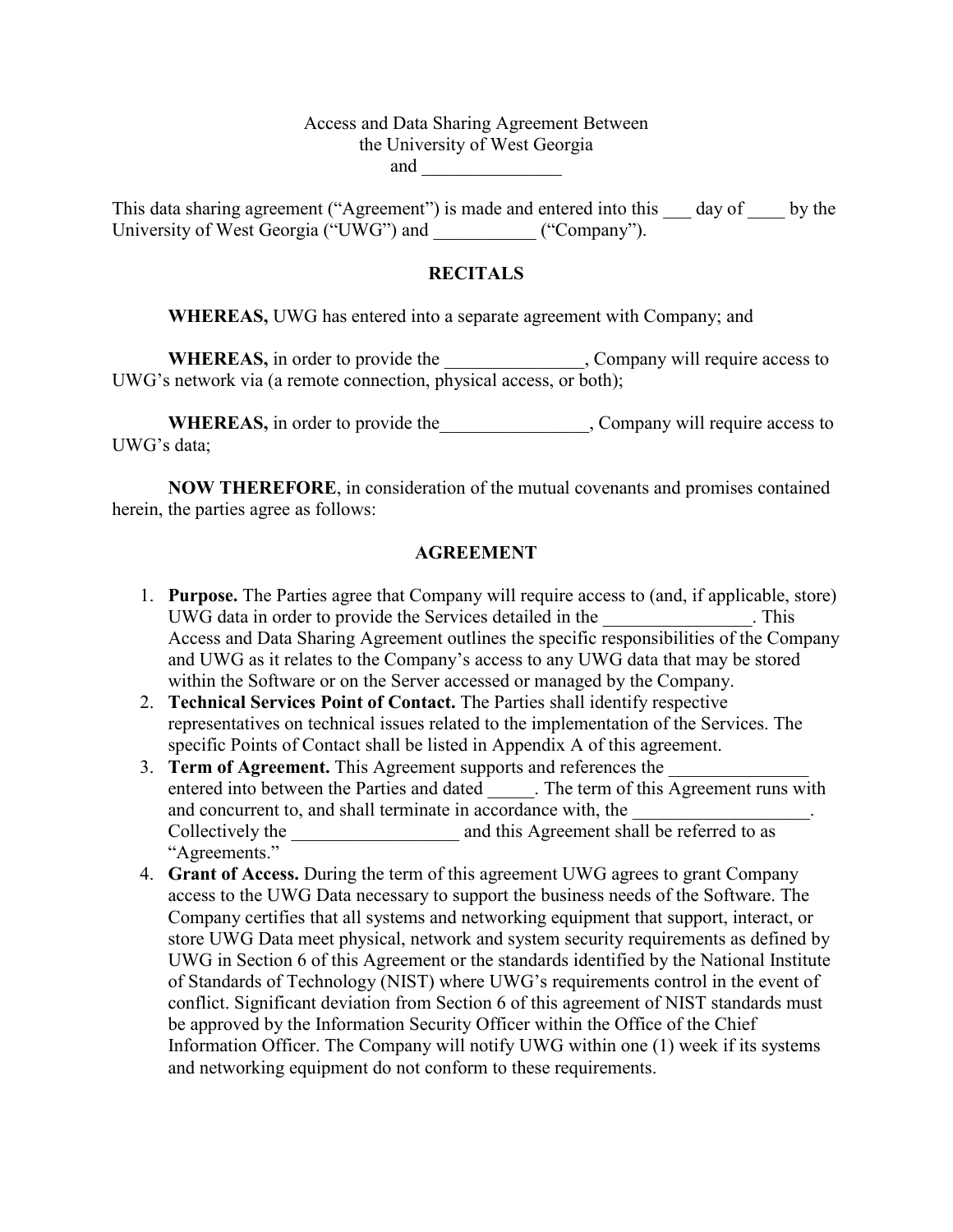# 5. **Confidential Information.** The **representing the set of provides that each Party shall**

treat the other Party's Confidential Information as confidential, and will not use or share said Confidential Information except as expressly set forth in the or otherwise as authorized in writing by the Parties, or as may be required by applicable law. Additional uses of the data shared pursuant to this agreement may require an additional Access and Data Sharing Agreement. Confidential data also includes any user identifiable data collected in logs, cookies, or by other means.

- a. **UWG Confidential Information.** UWG is subject to several state and federal laws that define a privacy interest in records generated and kept by UWG. In addition, UWG is subject to established policies of the University System of Georgia. Company shall presume that all information that may be accessible or shared with Company during the term of this Agreement in relation to the Services to be provided pursuant to this Agreement is UWG Confidential Information unless otherwise designated by UWG.
- b. **Safeguarding Confidential Information.** The Company's employees, agents and subcontractors may have access to UWG Data to the extent necessary to carry out the Company's responsibilities under the agreement. The Company shall provide to UWG a written description of the Company's policies and procedures to safeguard confidential information, including evidence of adequate supervision and training to its agents, employees and subcontractors to ensure that UWG Data is not inadvertently disclosed.
- c. **Protected Student Data.** In the event that protected student data is shared with Company, UWG agrees to share student data elements with Company in a manner that safeguards the confidentiality of student data as defined by the Federal Family Educational Rights and Privacy Act (FERPA) and other applicable laws and regulations.
- d. **No Dissemination of Confidential Data.** No user identifiable and/or confidential data collected, maintained, or used in the course of performance of the Agreements shall be disseminated or published except as authorized by law and with written consent of UWG. Any UWG Data supplied to the Company shall be considered the property of the University System of Georgia and UWG. The Company must return any and all data collected, maintained, created or used in the course of the performance of the Contract, in whatever form it is maintained, promptly at the request of UWG.
- e. **Subpoena.** In the event that a subpoena or other legal process is served upon the Company for records containing confidential information, the Company shall promptly notify UWG and cooperate with the State in any lawful effort to protect the confidential information.
- f. **Reporting of Unauthorized Disclosure.** The Company shall within 24 hours of discovery report any unauthorized disclosure of UWG confidential information to the telephone number for the UWG contact listed on Appendix A.
- g. **Survives Termination.** The Company's confidentiality obligation under the Agreements shall survive termination of the Agreements.
- h. **Data Compromise.** Notwithstanding any other provision of this agreement, and in addition to any other remedies available to UWG under law or equity, Company agrees to reimburse UWG in full for all costs uncured by UWG to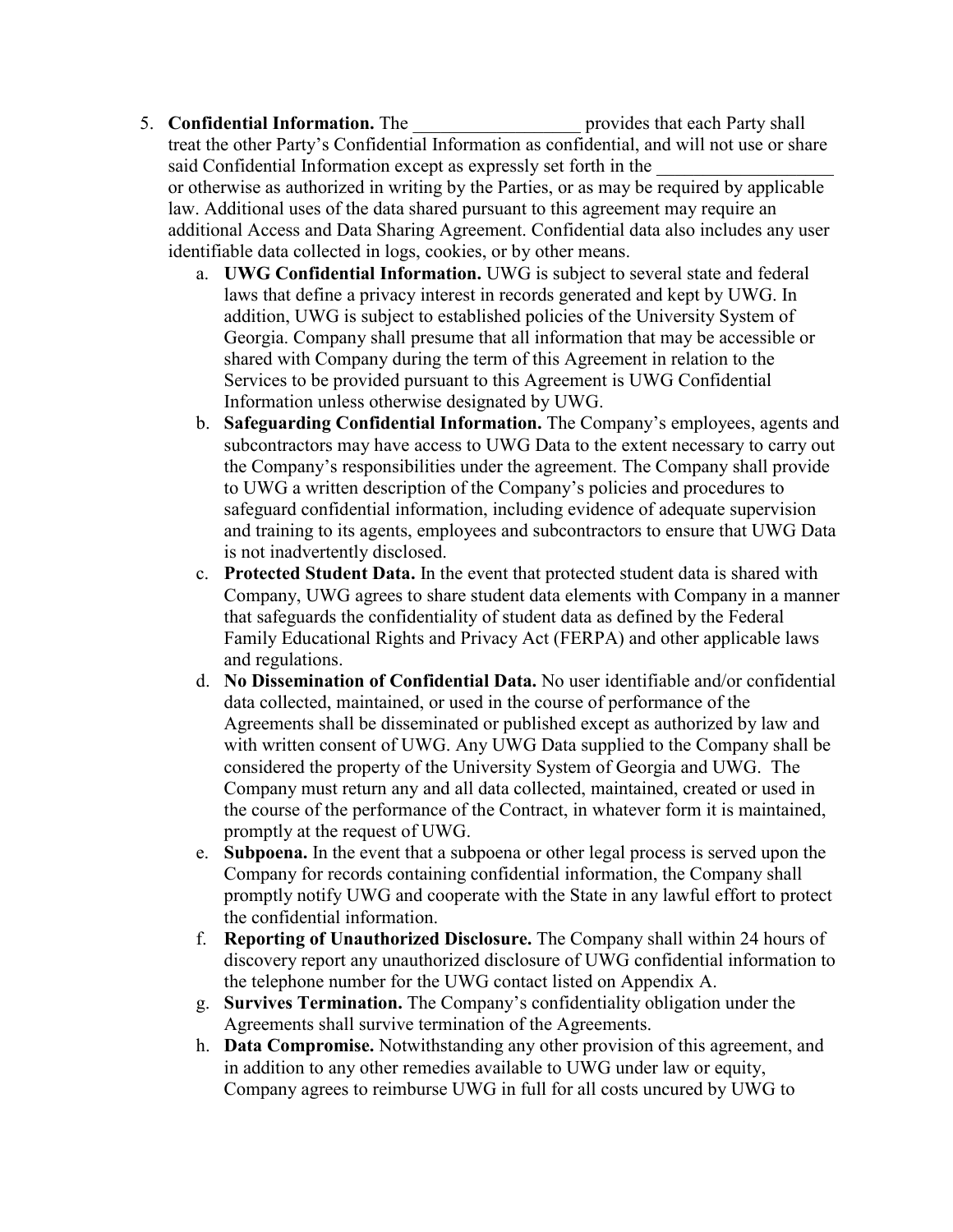remediate a Data Compromise that results from the negligence or misconduct on the part of Company, including but not limited to providing notification to third parties whose data were compromised and to regulatory agencies or other entities as required by law or contract; and the payment of legal fees, audit costs, fines, and other fees imposed by regulatory agencies or contracting partners as a result of the Data Compromise.

- **6. UWG Policies on Data Security.** The Company certifies that all systems and networking equipment that support, interact, or store UWG Data comply with the spirit and scope of the policies and standards found in UWG's Information Technology Security Plan, and meet the following requirements:
	- a. **Equipment Protection.** Equipment shall be protected from theft, physical damage, electrical damage (power surges, etc.), water damage, fire damage, and logical damage (e.g. malware, viruses, etc.)
	- b. **Principle of Least Access.** Institute a principle of least required access to perform a function.
	- c. **Limit Root or Administrator Usage.** Avoid using root or administrator level accounts when a non-privileged account will satisfy the needs.
	- d. **Privileged Access via Secure Encrypted Channel.** If a methodology for secure encrypted channel connection is available (i.e., technically feasible), privileged access must be performed over secure channels, (e.g., encrypted network connections using SSH or web based SSL interface).
	- e. **Security Patches.** Security patches shall be applied in a timely manner. If there is justifiable reason to not apply a security patch, then steps should be taken to mitigate any risk associated with not applying the patch. The justification and mitigation must be documented.
	- f. **Data Storage Location.** All University data must be processed, stored, transmitted and disposed of onshore within the jurisdiction of the United States.
	- g. **Audit Reports.** For hosted applications and services, Company will supply a current external audit report showing compliance with agreed upon standards.
	- h. **Data Destruction.** At the completion of this agreement, Company will physically or electronically destroy beyond all ability to recover all customer data provided to them or collected as a part of the service or provided to Company's employees, subcontractors, agents, or other affiliated persons or entities. This includes any and all copies of the data such as backup copies created at any hosting site, metadata, and logging data that may have been collected during the service agreement. An extension may be granted by written agreement of the parties.
	- i. **Data Return.** Upon request of UWG made before or within sixty (60) days after the effective date of termination, Company will make available to Customer for a complete and secure (i.e. encrypted and appropriated authenticated) download file of all Customer Data in an agreed upon format.
- **7. Proprietary Rights.** You agree that no ownership rights of UWG Data are transferred to you under this Agreement. Further, Company shall not jeopardize the proprietary nature of any shared data by releasing, publishing, copyrighting, or otherwise publicly disseminating the data.
- **8. Method of Access.** UWG provides various methods of access to computing and networking resources. Third party Company access is assessed and assigned on a case-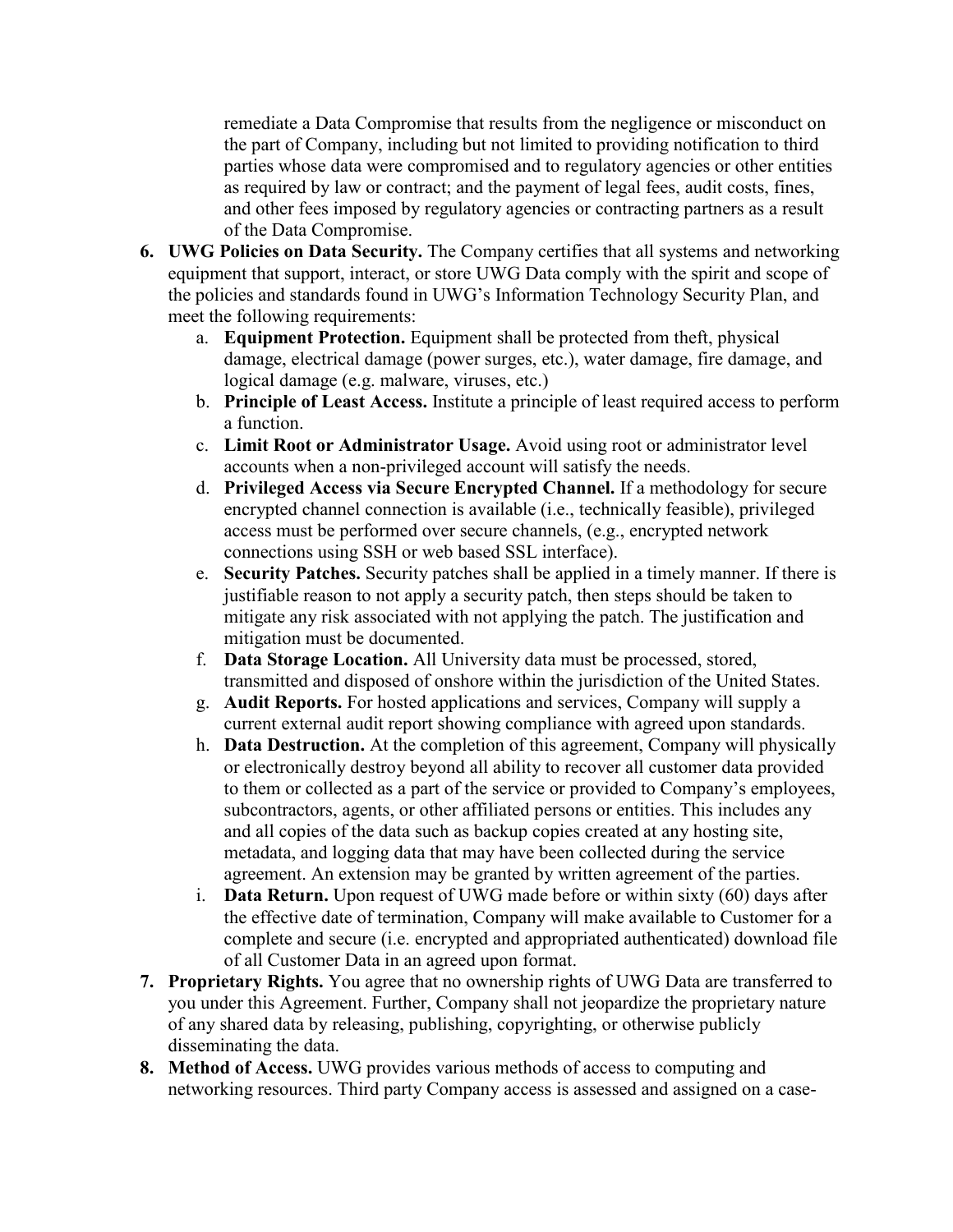by-case basis. The Company and UWG must agree on a method of access that meets the business needs of UWG and the Company while mitigating the risks involved in conducting business over a public network.

- a. **Agreed Upon Method.**
- b. **Changes and Restrictions to Access.** UWG reserves the right to change or restrict the method of access to UWG Data at any time. UWG will notify the Company of intent to change the method of access no later than five (5) business days prior to the method change.
- c. **System Degradation or Emergency.** In the event of significant degradation of system performance or other emergency, UWG may, in its sole discretion, temporarily suspend access under this Agreement in order to minimize threats to the operational stability and security of the UWG computing and networking environment.
- **9. List of Known Incompatibilities.** Company agrees to identify and inform UWG in writing of any and all software that is known by Company to conflict with or cause issues with Company's software, including updates and patches for operating systems. This list shall be updated as necessary and communicated with UWG's Technical Point of Contact as soon as possible once the list update has been completed.
- **10. Accessibility.** Company will supply a current Voluntary Product Accessibility template (VPAT Form) for any supplied software.
- **11. Service Level Agreement.** Company will supply a current copy of the Service Level Agreement with response, resolution, and escalation times.
- **12. Termination.** This Agreement shall take effect upon completion of signatures and remain in effect for one year or until terminated. This Agreement may be terminated by either UWG or Company upon notice to the other party. UWG may terminate this Agreement with or without cause at any time by providing written notice to Company thirty (30) calendar days prior to the termination date.
- **13. Severability.** In the event of invalidity of any provision of this Agreement, the parties agree that such invalidity shall not affect the validity of the remaining provision of this Agreement.
- **14. Governing Law.** This Agreement shall be governed and construed in accordance with the laws of the State of Georgia.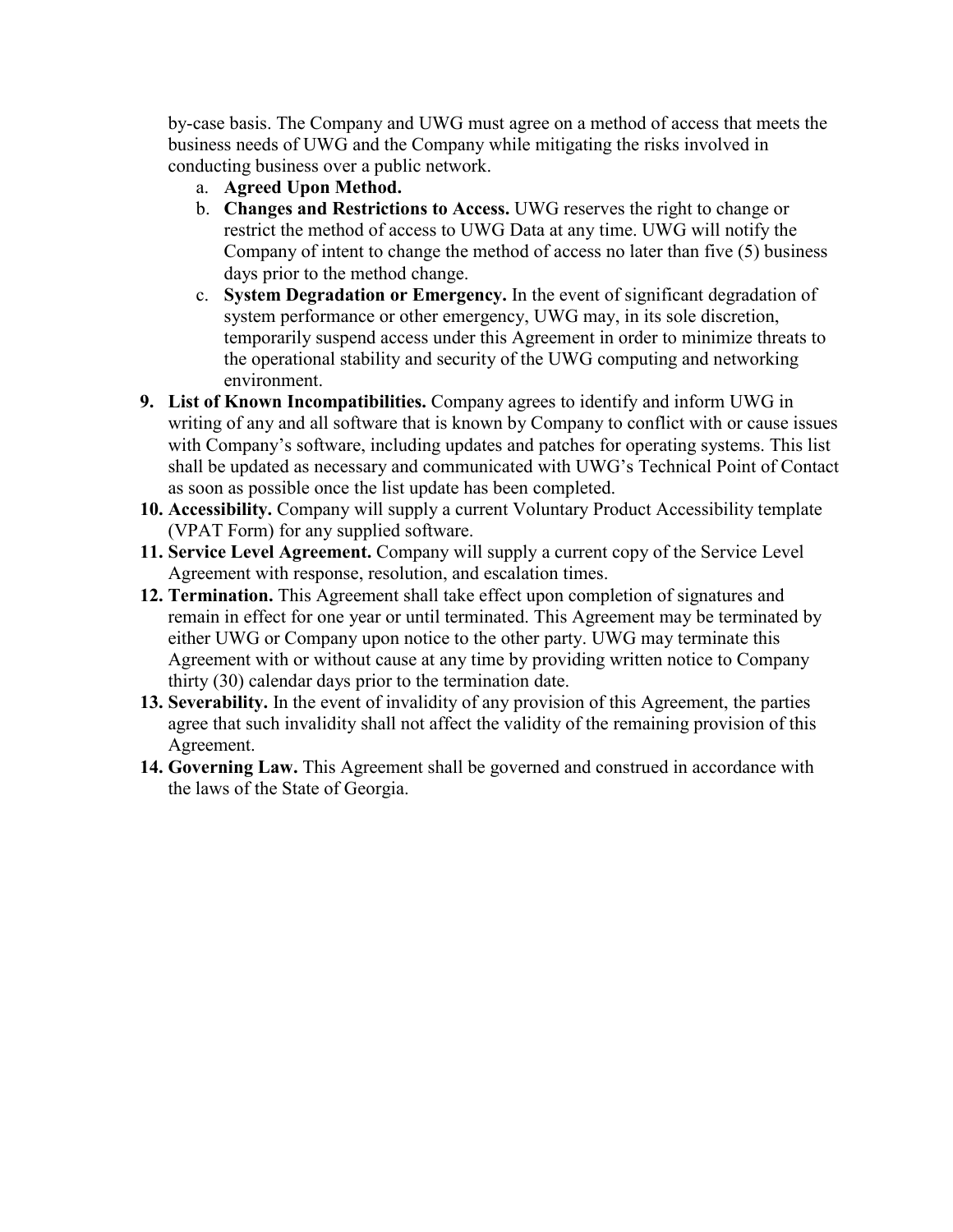IN WITNESS THEREOF, the Parties have agreed to these terms and conditions as set forth above.

| [Company Name]                                                                                                                                                                                                                                 | Board of Regents, University System<br>of Georgia / University of West Georgia |
|------------------------------------------------------------------------------------------------------------------------------------------------------------------------------------------------------------------------------------------------|--------------------------------------------------------------------------------|
| By: $\qquad \qquad$                                                                                                                                                                                                                            | By: $\qquad \qquad$                                                            |
| Date:                                                                                                                                                                                                                                          | Date: $\qquad \qquad$                                                          |
| Name:                                                                                                                                                                                                                                          | Name: $\qquad \qquad$                                                          |
| Title:<br><u> 1990 - Johann Barn, mars ann an t-Amhraich ann an t-Amhraich ann an t-Amhraich ann an t-Amhraich ann an t-Amhraich ann an t-Amhraich ann an t-Amhraich ann an t-Amhraich ann an t-Amhraich ann an t-Amhraich ann an t-Amhrai</u> | Title:<br><u> 2000 - Jan Alexandria (h. 1888).</u>                             |